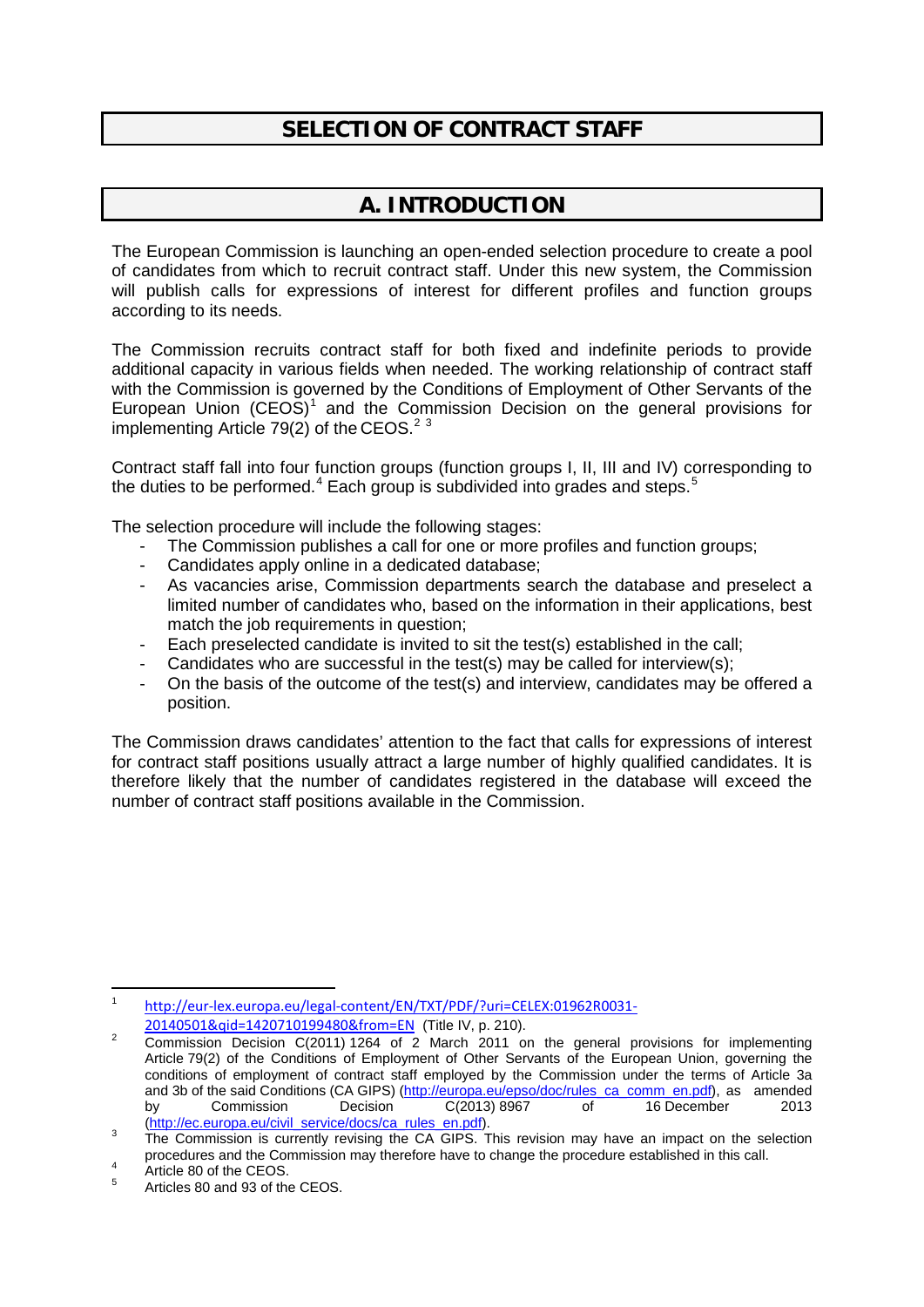### **B. FIRST CALL FOR EXPRESSIONS OF INTEREST: RESEARCHERS — FUNCTION GROUP IV**

### **COM/1/2015/GFIV — Research**

This first call for expressions of interest aims to create a database of candidates from which to recruit contract staff in function group IV to provide additional capacity in the research field in the Commission and, in particular, in the Joint Research Centre (JRC).

The JRC will organise the selection procedure.

The database of candidates will be used and managed mainly by the JRC. The JRC reserves the right to close this call at any time.

Please click **[here](http://recruitment.jrc.ec.europa.eu/jrc-cast.php?lang=en)** to apply.

The JRC will search the database and identify candidates to be invited to the competence test(s) and interview(s). The selection procedure is detailed in section VI of this call. The majority of contracts will be for work at the following JRC sites:

**Institute for Reference Materials and Measurements (IRMM) in Geel, Belgium Institute for Transuranium Elements (ITU) in Karlsruhe, Germany Institute for Energy and Transport (IET) in Petten, the Netherlands Institute for the Protection and Security of the Citizen (IPSC) in Ispra, Italy Institute for Environment and Sustainability (IES) in Ispra, Italy Institute for Health and Consumer Protection (IHCP) in Ispra, Italy Institute for Prospective Technological Studies (IPTS) in Seville, Spain Policy Support Coordination Directorate (PSC) in Brussels, Belgium Units attached to the Deputy Director-General in Brussels/Ispra Ispra Site Management (ISM) in Ispra, Italy**

### **I. NATURE OF DUTIES[6](#page-1-0)**

Research contract staff will, under the supervision of a senior scientist, carry out their duties as members of a research team.

The duties may include dealing with matters relating to, for example:

- Laboratory work
- Modelling and simulation
- Software development
- Policy analysis
- The design and execution of scientific and technical research, experiments
- Ensuring availability of state-of-the-art scientific information and data in support of European research programmes
- Providing a sound scientific basis to support policy-making
- Writing, publishing and presenting scientific reports, articles and conference papers

<span id="page-1-0"></span> $6$  The duties described in this call are simplified versions of the generic tasks that will be used when drawing up contracts. These simplified versions are provided for information purposes and are not legally binding.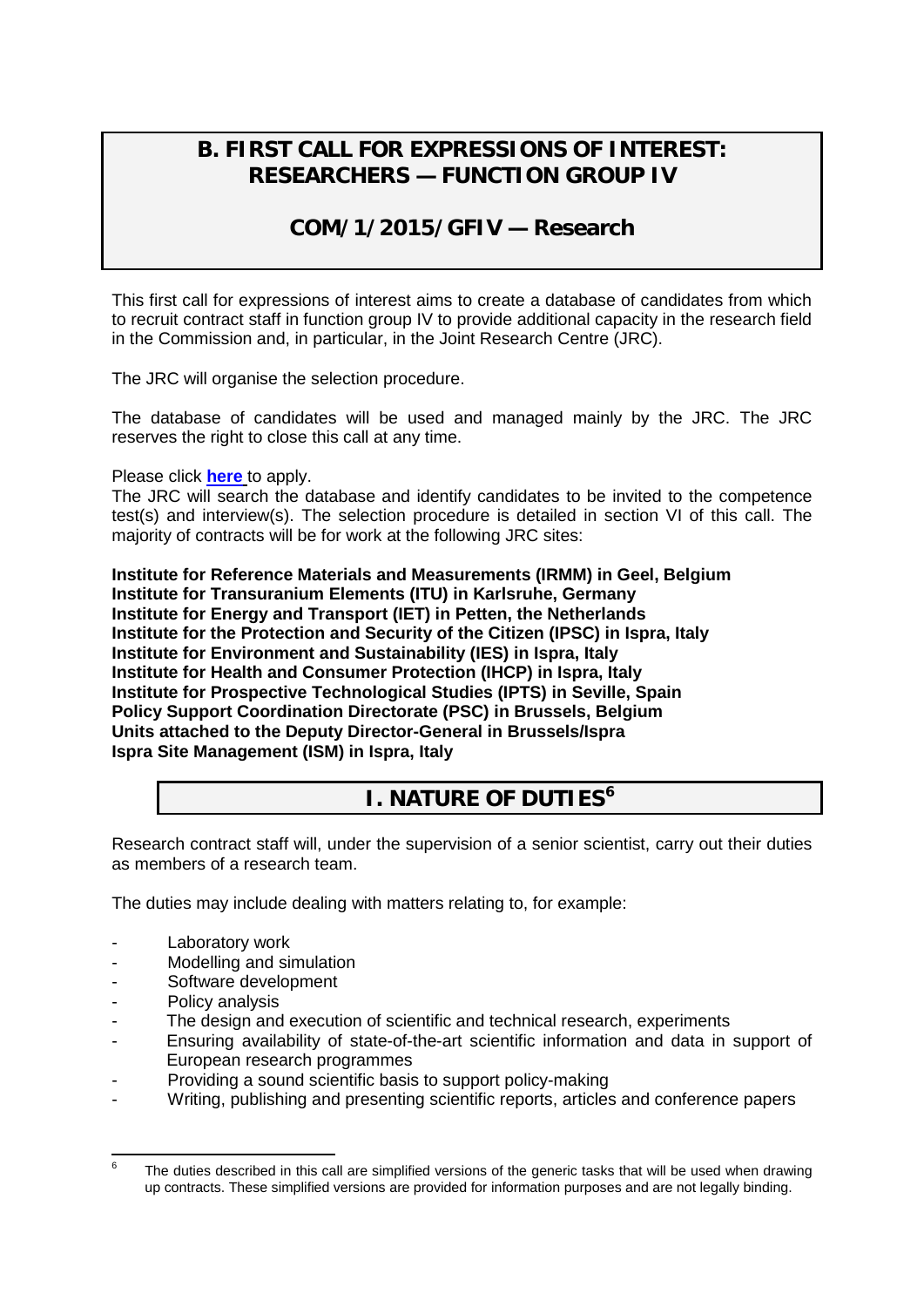- Supporting activities related to the management and follow-up of the use of results and their dissemination
- Supporting all activities related to the monitoring of good manufacturing, laboratory and clinical practices
- Maintaining contacts with national and regional authorities dealing with research issues in the European Union
- Participating in panels to evaluate research projects
- Identifying experts and panel members in the research field

## **II. ELIGIBILITY REQUIREMENTS**

On the date of the filing the application, the candidate must fulfil the following conditions:

#### **A. General conditions**

(a) Be a citizen of one of the Member States of the European Union or of one of the countries associated with the Horizon 2020 research and innovation programme.<sup>[7](#page-2-0)</sup>

(b) Enjoy their full rights as a citizen.

(c) Have fulfilled any obligations imposed by the laws of their home country concerning military service.

(d) Meet the character requirements for the duties involved.

(e) Be physically fit to perform the duties.

### **B. Education/experience**

Have a level of education corresponding to:

(a) completed university studies of at least three years attested by a diploma and at least five years of professional experience in one of the fields listed below

Or, alternatively

(b) a doctoral diploma in one of the fields listed below. Candidates who have not yet defended their doctoral thesis can apply on condition that they will have obtained the doctoral diploma by the time they are called for the test(s) and interview as detailed in section VI of this call.

| Agricultural engineering      | Life sciences                     |
|-------------------------------|-----------------------------------|
| Agricultural sciences         | <b>Material sciences</b>          |
| Biochemistry                  | <b>Mathematics</b>                |
| <b>Biology</b>                | <b>Medical sciences</b>           |
| Chemistry                     | Meteorology                       |
| <b>Computer sciences</b>      | Nanotechnology, nanobiotechnology |
| Ecology                       | <b>Natural sciences</b>           |
| Economics                     | <b>Nutritional sciences</b>       |
| <b>Educational sciences</b>   | Oceanography/marine sciences      |
| Engineering                   | Pharmacy                          |
| <b>Environmental sciences</b> | <b>Physics</b>                    |
| Forestry                      | <b>Political sciences</b>         |
| Geography                     | Psychology                        |
| Geology                       | Social sciences                   |
| <b>Hydrological sciences</b>  | <b>Statistics</b>                 |

<span id="page-2-0"></span><sup>7</sup> Albania, Bosnia and Herzegovina, Faroe Islands, Former Yugoslav Republic of Macedonia, Iceland, Israel, Moldova, Montenegro, Norway, Serbia, Switzerland and Turkey.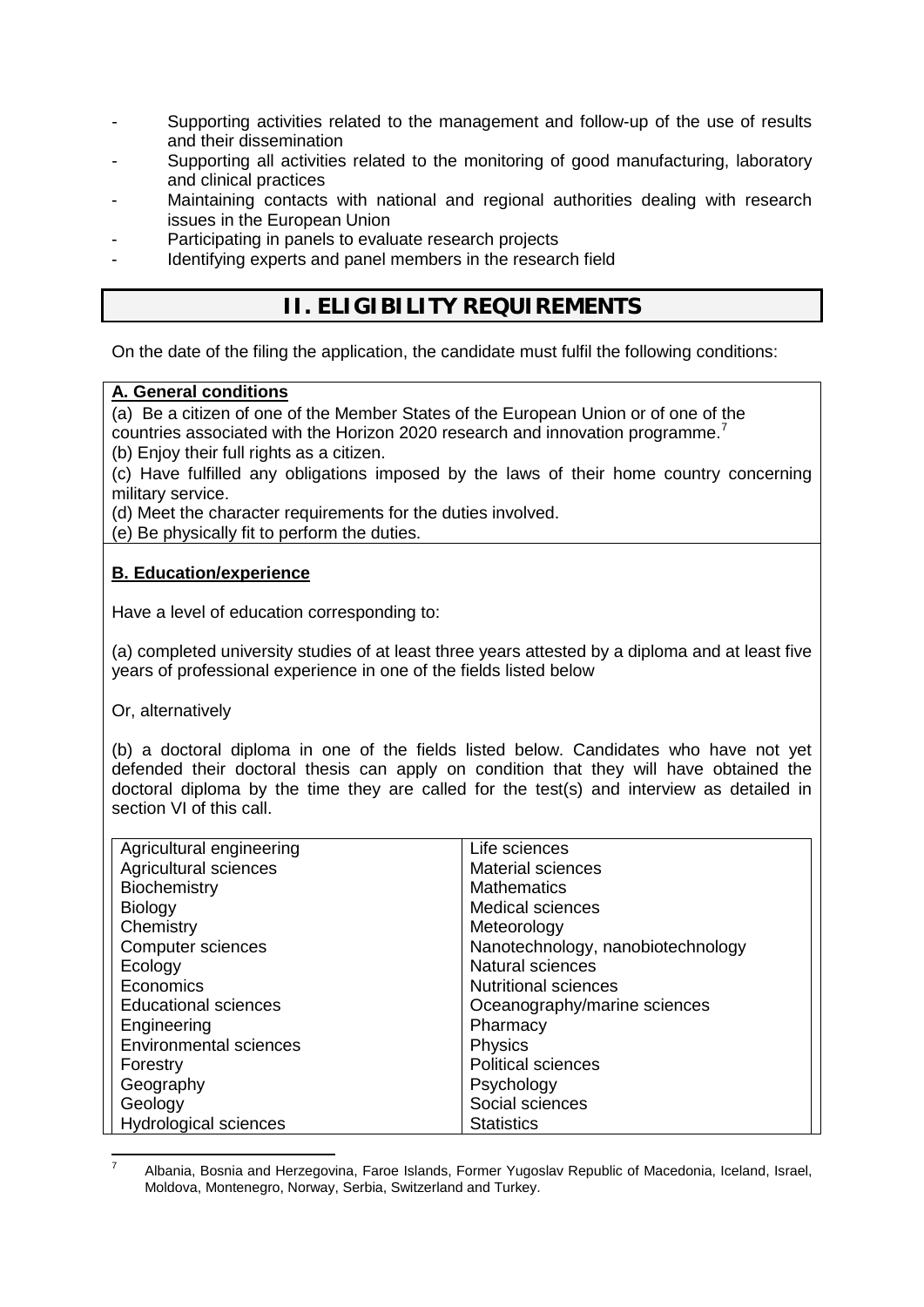Veterinary sciences

Only qualifications issued by EU Member State authorities or recognised as equivalent by the relevant EU Member State authorities will be accepted. Where diplomas are obtained from a non-EU country, the candidate may be required to provide proof of their comparability/equivalence from a recognised authority.

When in an EU Member State access to a profession of an equivalent level to function group IV is by state examination, professional training or an equivalent procedure, the Authority Authorised to Conclude Contracts of Employment (AACC) may agree to recognise this qualification as being equivalent to a university degree.

### **C. Knowledge of languages**

**Main language (language 1):** a thorough knowledge of one of the 24 official languages<sup>[8](#page-3-0)</sup> of the European Union (equivalent to at least level C1 of the Common European Framework of References for Languages  $-$  CEFR).<sup>[9](#page-3-1)</sup>

**Second language (must be different from language 1):** a satisfactory knowledge of English, French or German (equivalent to at least CEFR level B2).

*Note to candidates regarding the second language*

*Following the judgment of the Court of Justice of the European Union (Grand Chamber) in Case C-566/10 P, Italian Republic v. Commission, the EU institutions must state the reasons for limiting the choice of the second language in these competitions/selections to a small number of official EU languages.*

*Candidates are therefore informed that the second language options in this call for expressions of interest have been defined in line with the interests of the service, which require new recruits to be immediately operational and capable of communicating effectively in their daily work. The efficient functioning of the institution could be severely impaired if this were not the case.*

*It has long been practice to use mainly English, French and German for internal communication. These are also the languages most often needed when communicating with the outside world and handling cases.*

*Moreover, English, French and German are by far the most widely used second languages in the European Union. This confirms what is currently expected of candidates for Commission jobs in terms of their level of education and professional skills, namely that they should be proficient in at least one of these languages.*

*Consequently, in balancing the interests and needs of the service and the abilities of candidates, it is legitimate to test candidates in one of these three languages during the interviews so as to ensure their proficiency for the purposes of work, whatever their first* 

<span id="page-3-0"></span><sup>-&</sup>lt;br>8 The official languages of the European Union are Bulgarian, Croatian, Czech, Danish, Dutch, English, Estonian, Finnish, French, German, Greek, Hungarian, Irish, Italian, Latvian, Lithuanian, Maltese, Polish, Portuguese, Romanian, Slovak, Slovenian, Spanish and Swedish.

<span id="page-3-1"></span>The Europass website provides a self-assessment grid to help candidates evaluate their language skills: [http://europass.cedefop.europa.eu/europass/home/hornav/Downloads/CEF/LanguageSelfAssessmentGrid.](http://europass.cedefop.europa.eu/europass/home/hornav/Downloads/CEF/LanguageSelfAssessmentGrid.csp) [csp](http://europass.cedefop.europa.eu/europass/home/hornav/Downloads/CEF/LanguageSelfAssessmentGrid.csp)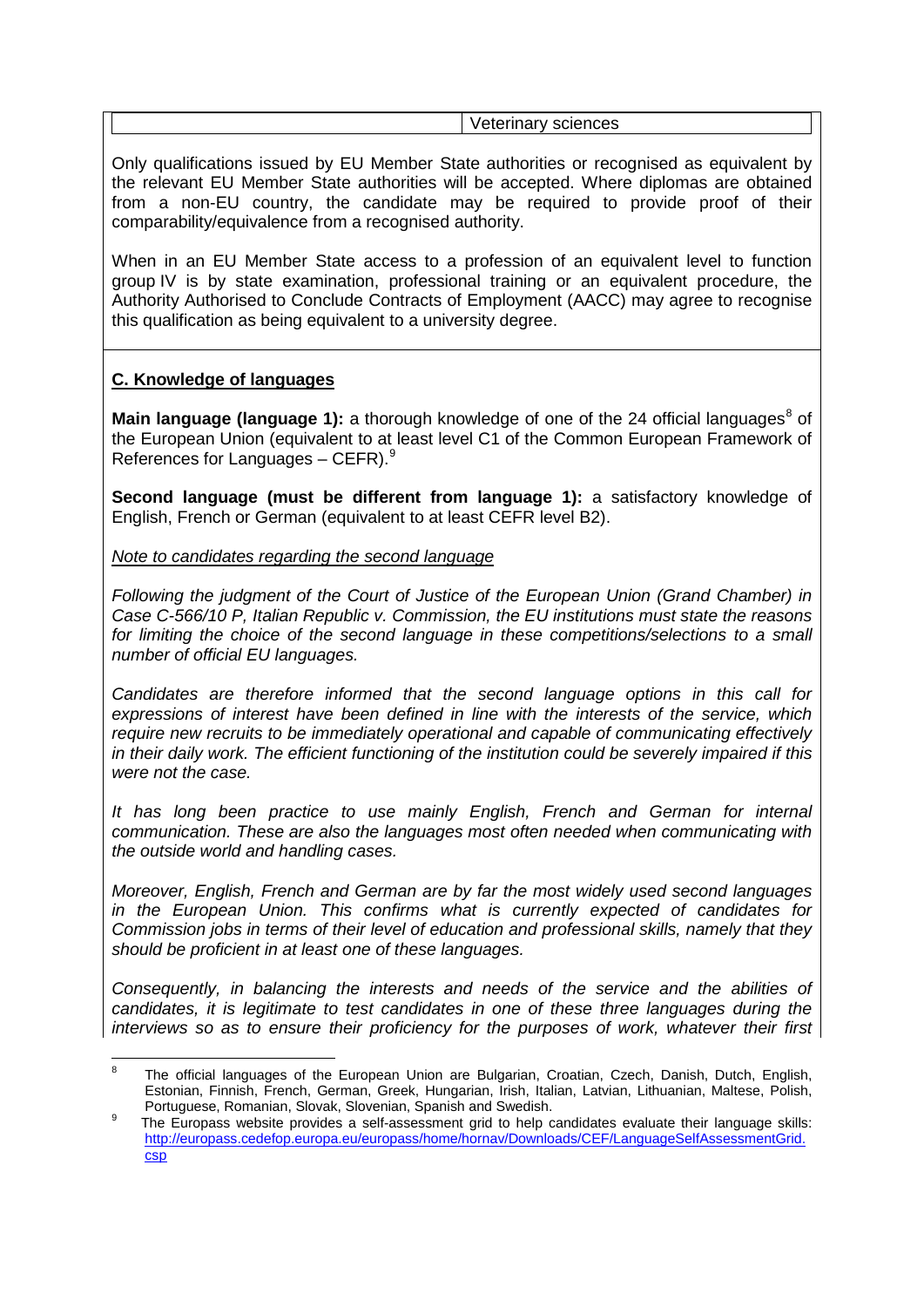*official language. Assessing specific competencies in this way allows the Commission to evaluate candidates' ability to be immediately operational in an environment that as far as possible matches the reality of working life.* 

*For the same reasons, it is required to limit the languages used for communicating with candidates and for filling in applications. This ensures that the comparison and control of candidates' applications is consistent.*

**N.B. Candidates called for interview in view of possible recruitment will be asked to bring with them the relevant documents to support the declarations they made in their online application form. If the information provided by a candidate is proved to be false or they cannot present the necessary supporting documents, they will be disqualified and their application removed from the database.**

### **III. APPLICATION PROCEDURE**

Only candidates who fulfil the eligibility requirements set out in section II of this call can apply.

Candidates should apply online by following the instructions on the [ESRA](http://recruitment.jrc.ec.europa.eu/jrc-cast.php?lang=en) system. Candidates must fill in the online application in English, French or German.

On completion of their online applications, candidates will receive a confirmation number by email. This number confirms that the JRC has registered the application. Candidates should keep the number as it will serve as the application reference number. Receipt of the confirmation number<sup>[10](#page-4-0)</sup> closes the online application process and confirms that the JRC has registered the data entered by the candidate. If candidates do not receive a confirmation number, the application may not have been registered. Candidates can update, withdraw and replace their applications at any time.

Applications remain valid until the closure of this call, provided they are kept up to date. Applications must be updated at least every 12 months in order to remain valid. Any applications that are not updated will be deactivated without prior warning and removed from the system after 18 months.

To start your application, please click on this link: [ESRA application](http://recruitment.jrc.ec.europa.eu/jrc-cast.php?lang=en)

### **IV. SELECTION FOR POTENTIAL RECRUITMENT**

As vacancies arise, the JRC and other Commission departments will search the database and identify candidates, based on how closely the information in their applications matches the job requirements, to be invited to sit the test(s) and be interviewed. Candidates must fulfil all eligibility criteria at the registration to the database.

Prior to the test(s) and interview(s), the preselected candidates will receive the job description setting out the tasks required by the position, as well as information on the format of the test(s). Candidates who are called for interview will be asked to provide all diplomas, certificates and other supporting documents to prove that the information provided in their application matches their qualifications and experience.

<span id="page-4-0"></span> $10$  The reference number will remain the same even if candidates update their applications.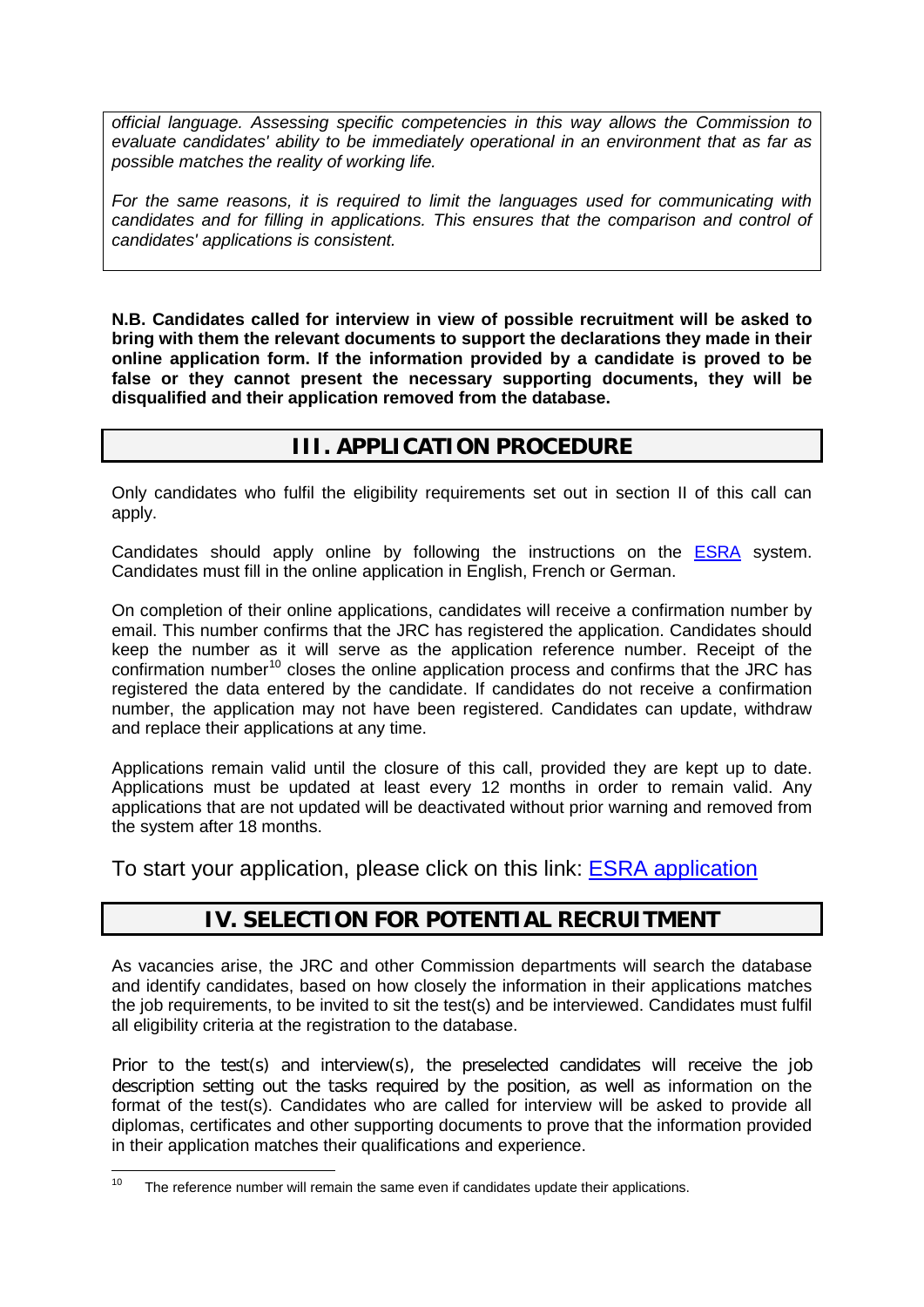The selection procedure consists of two parts:

- 1. Competence test(s) in the field of research as outlined below, in the second language chosen by the candidate in their application;
- 2. Interview(s) to assess the candidate's general abilities, experience and knowledge of first and second language.

| <b>Test</b><br>Format                 | Time<br>allowed for<br>test | Language of test              | <b>Maximum</b><br>number of<br>points | <b>Minimum</b><br>score<br>required |
|---------------------------------------|-----------------------------|-------------------------------|---------------------------------------|-------------------------------------|
| <b>Multiple</b><br><b>Choice Test</b> | 60 minutes                  | English/French/German<br>(L2) | 30                                    | 15 points                           |

The candidates who obtain the pass mark in the competency test and the interview may be offered a job.

The employment contract will be drawn up in accordance with Article 3a or 3b of the CEOS.

The results of the test(s) will be recorded in the database and, in the case of successful candidates, may be taken into consideration in a subsequent selection procedure.

Before recruitment, the information in the candidate's application will be checked against the originals of the supporting documents and certificates provided in order to confirm the candidate's eligibility.

### **V. GENERAL INFORMATION AND COMMUNICATION**

This call for expressions of interest is published in the 24 official languages of the European Union.

For the reasons referred to in section II.C. of this call, candidates are required to fill in their online application form in English, French or German. The language chosen to complete the application will also be used for all correspondence between candidates and the Commission.

Any direct communication between candidates and the Commission will be exclusively by email.

Candidates are invited to check the JRC website regularly for updates.

The text of this call contains all the information required. With the exception of technical issues, all questions related to this call must be addressed to: [JRC-OPEN-CALL-RESEARCH@ec.europa.eu](mailto:JRC-OPEN-CALL-RESEARCH@ec.europa.eu)

All technical questions concerning the [ESRA](http://recruitment.jrc.ec.europa.eu/jrc-cast.php?lang=en) system must be sent via the contact page of ESRA.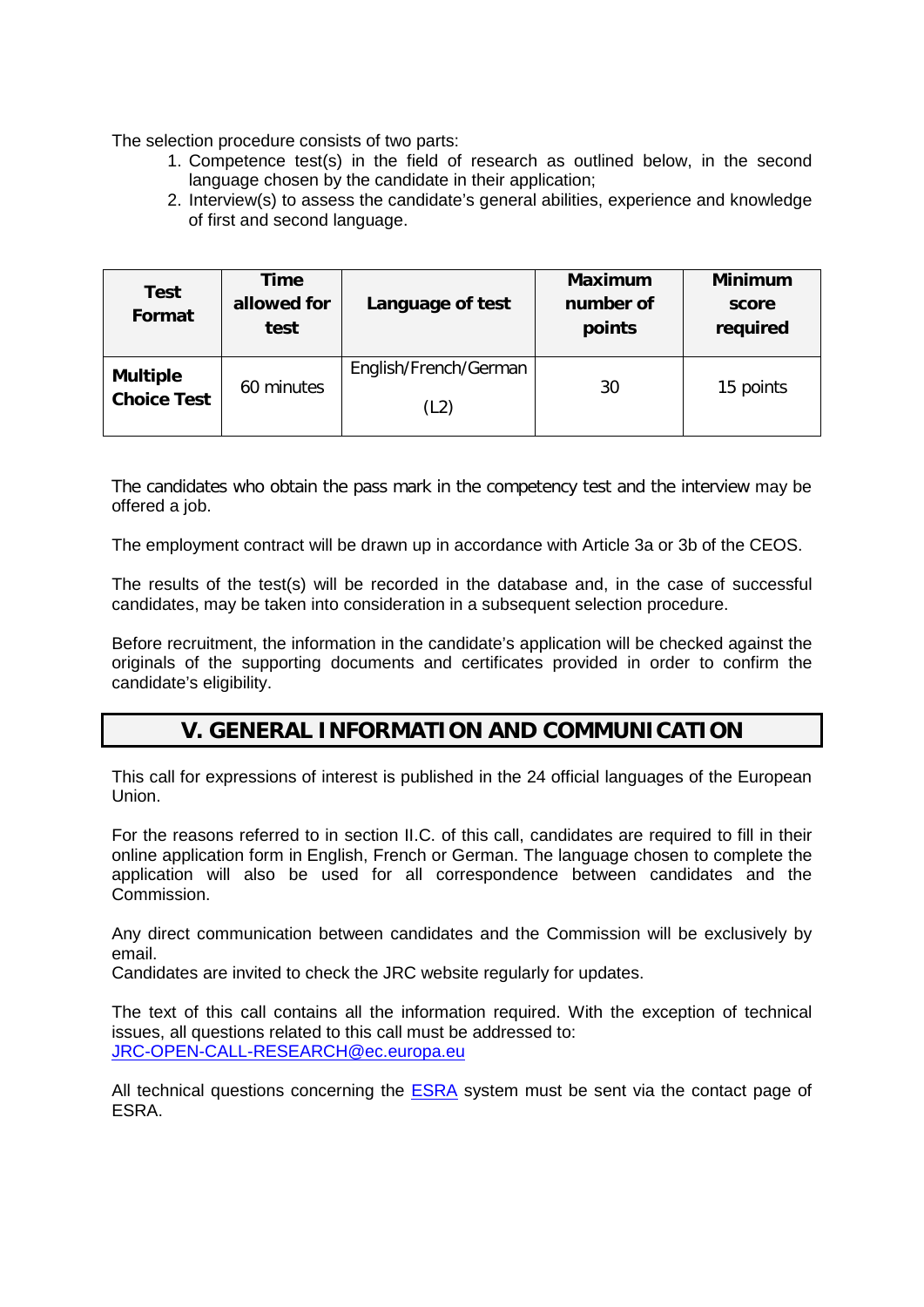### **VI. GROUNDS FOR DISQUALIFICATION**

Anyone engaged by the Commission must show themselves to be of the highest level of integrity.

If at any stage in the procedure it is found that candidates have provided false information or have made false declarations, they will be disqualified from the selection procedure and their application removed from the database.

Fraud or attempted fraud may also render candidates liable to a penalty.

### **VII. DATA PROTECTION**

The Commission ensures that candidates' personal data are protected as required by Regulation (EC) No  $45/2001<sup>11</sup>$  $45/2001<sup>11</sup>$  $45/2001<sup>11</sup>$  on the processing of personal data by EU institutions and bodies. This safeguards the confidentiality and security of such data.

For more information, please consult the Commission's **specific privacy statement.**<sup>[12](#page-6-1)</sup>

### **VIII. REVIEW/APPEAL PROCEDURES**

If at any stage of this selection procedure a candidate considers that a mistake has been made or that the JRC has acted unfairly or has failed to comply with the rules governing the procedure, and that the candidate's interests have been prejudiced as a result, the following review and appeal procedures are available:

| 1. Request a review (this<br>JRC-OPEN-CALL-<br>RESEARCH@ec.europa.eu                                                                                                                                       | 10 calendar     |
|------------------------------------------------------------------------------------------------------------------------------------------------------------------------------------------------------------|-----------------|
|                                                                                                                                                                                                            | days $13$       |
| - by email, preferably in pdf format, to<br>HR-MAIL-D2@ec.europa.eu or<br>- by fax to (32-2) 295 00 39 or<br>- by post to:<br><b>European Commission</b><br>Rue de la Loi 200, SC11 4/57<br>B-1049 Belgium | 3 months        |
| European Union Civil Service Tribunal<br><b>Boulevard Konrad Adenauer</b>                                                                                                                                  | 3 months        |
| rejected or no official reply                                                                                                                                                                              | 2925 Luxembourg |

<span id="page-6-0"></span><sup>&</sup>lt;sup>11</sup> Regulation (EC) No 45/2001 of the European Parliament and of the Council of 18 December 2000 on the protection of individuals with regard to the processing of personal data by the Community institutions and bodies and on the free movement of such data (*Official Journal of the European Communities*, L 8,

<span id="page-6-3"></span>

<span id="page-6-2"></span><span id="page-6-1"></span>See [https://secure.edps.europa.eu/EDPSWEB/edps/site/mySite/pid/86.](https://secure.edps.europa.eu/EDPSWEB/edps/site/mySite/pid/86)<br>
Trom the date of notification of the results to the candidate.<br>
Candidates are kindly asked to quote the reference of the call in the subject line of thei application number and to mention the phrase 'Complaint under Article 90(2)'. Article 90(2) of the Staff Regulations is applicable to contract staff by analogy on the basis of Article 117 of the CEOS.